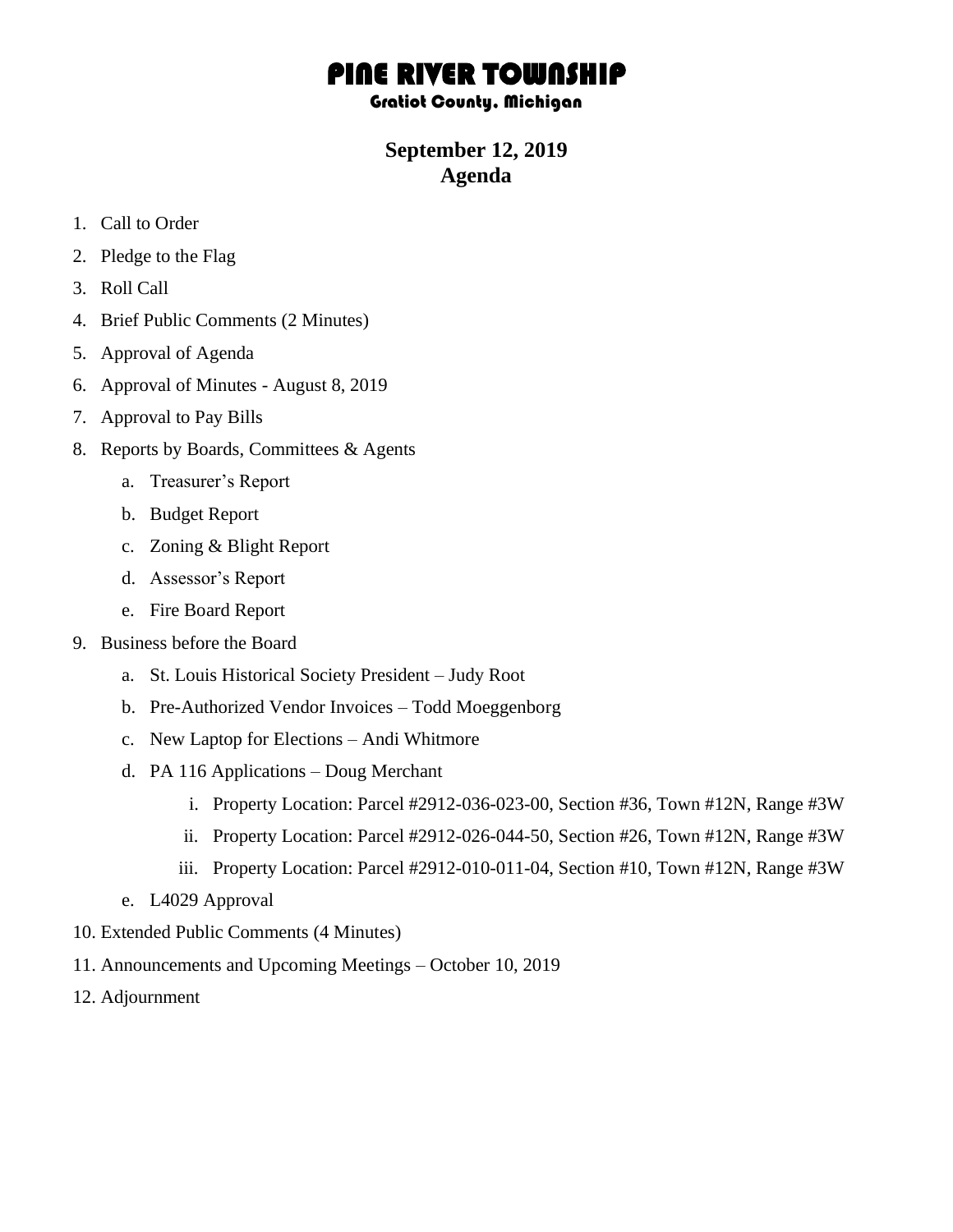## **MINUTES OF THE PINE RIVER TOWNSHIP BOARD MONTHLY MEETING SEPTEMBER 12, 2019**

- 1) The regular monthly meeting of the Pine River Township Board was called to order at 7:02 P.M. by Supervisor Beeson at the Township Hall.
- 2) Pledge the flag: The board and the public said the pledge to the flag.
- 3) Roll Call: Baker: present, Best: present, Moeggenborg: present, Beeson: present, Whitmore: present. (5) Board members present, (0) absent.
- 4) Brief Public comments (2 minutes):
- 5) Approve the Agenda:

Motion by Moeggenborg: second by Baker: to approve the agenda as presented. All present board members approved. Motion carried 5-0.

6) Approve the Minutes:

Motion by Baker: second by Moeggenborg: to approve the Regular Meeting Minutes of August 8, 2019, as presented. All present board members approved. Motion carried 5-0.

7) Approval to Pay Bills:

Motion made by Baker: second by Moeggenborg: to pay bills as presented in the amount of \$71,092.25. All present board members approved. Motion carried 5-0.

- 8) Reports by Boards, Committees & Agents
	- a) Treasurers Report Discussion: Board Reviewed, Bank Reconciliations have been received and reviewed by all present. Placed on file.
	- b) Budget Report Discussion: report placed on file.
	- c) Zoning & Blight Officer no report
	- d) Assessor Report audit next week; motion by Baker: second by Moeggenborg: to support the Resolution to Adopt Poverty Exemption Income Guidelines and Asset Test to be \$30,000 limit. Roll Call vote: Best: yes; Moeggenborg: yes; Beeson: yes; Whitmore: yes; Baker: yes. All present board members approved. Motion carried 5-0.
	- e) Fire Services no report.
- 9) Business before the Board
	- a) St. Louis Historical Society President Judy Root i) Presentation of the organization and its purpose for this area serving Bethany and Pine River Townships in addition to City of St. Louis.
	- b) Pre-Authorized Vendor Invoices i) Motion made by Moeggenborg: second by Best: to support a pre-authorization to pay vendor invoices before Board meetings. Roll Call Vote: Best: yes; Moeggenborg: yes; Beeson:
	- yes; Whitmore: yes; Baker: yes. All present board members approved. Motion carried 5-0. c) New laptop for Elections

i) Motion made by Baker: second by Moeggenborg: to support purchasing a new laptop for Elections at a price of \$798. All present board members approved. Motion carried 5-0.

- d) PA 116 Applications
	- i) Property Location: Parcel #2912-036-023-00, Section #36, Town #12N, Range #3W